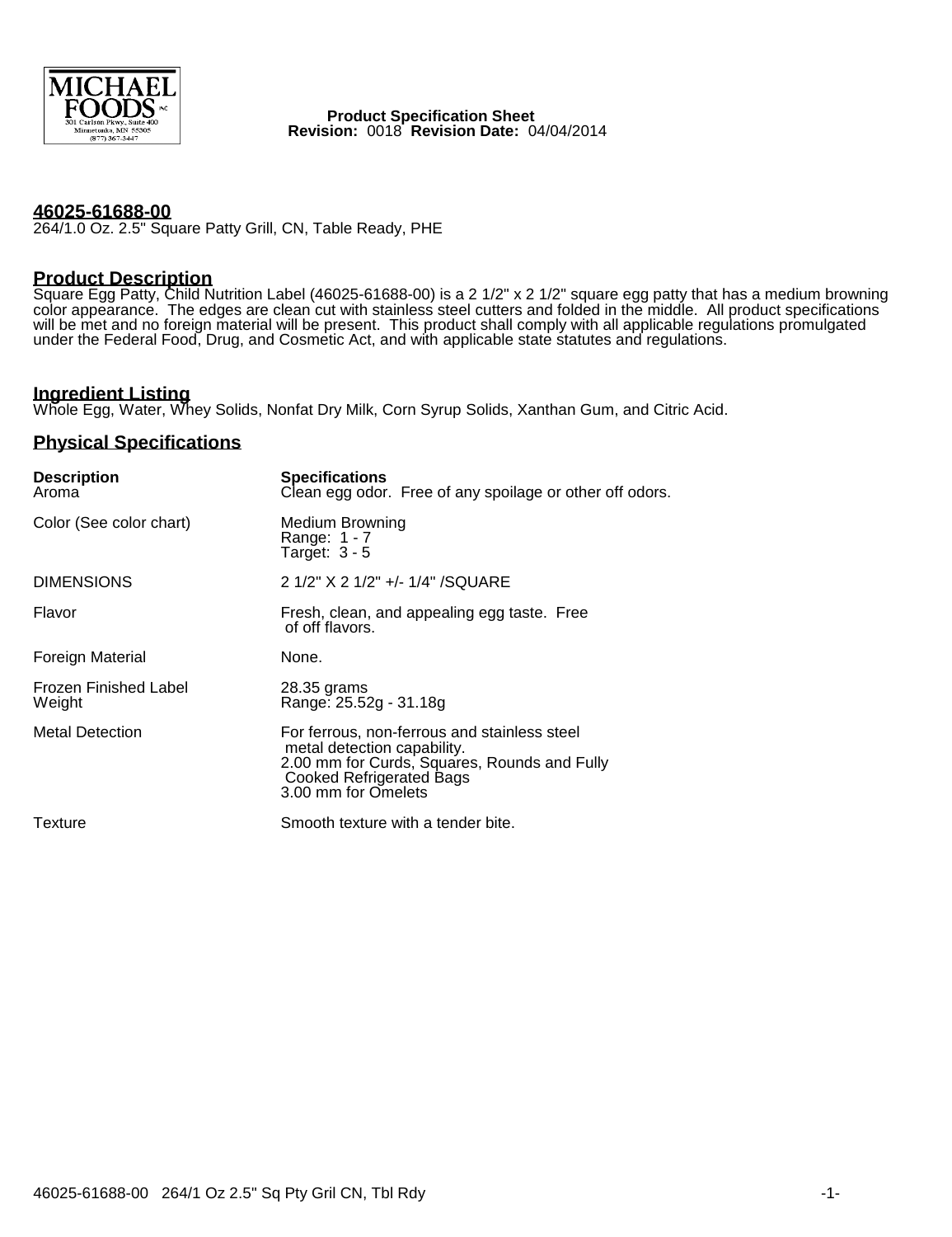# **Microbiological Specifications**

| <b>Description</b><br>Salmonella | <b>Specifications</b><br>Negative/100 g |
|----------------------------------|-----------------------------------------|
| <b>SPC</b>                       | $<$ 10,000 cfu/g                        |
| L. monocytogenes                 | Negative/50 g                           |
| E. coli                          | $<$ 10 cfu/g                            |
| Coliforms                        | $<$ 10 cfu/g                            |
| Coagulase (+) Staph              | $<$ 10 cfu/g                            |

### **Packaging Requirements General Information**

| <b>Description</b>                         | <b>Specifications</b>      |
|--------------------------------------------|----------------------------|
| Case Dimension                             | 15.875" x 11.875" x 8.125" |
| <b>Product Count per Case</b>              | 264                        |
| Case/Cubic Feet                            | 0.890                      |
| Cases/Pallet                               | 80                         |
| Cases/Layer                                | 10                         |
| Gross Product Case Weight/Lbs (w/o pallet) | 17.266                     |
| Net Product Weight/Lbs                     | 16.500                     |
| Gross Product Case Weight/Lbs (w/pallet)   | 18.224                     |

| <b>Plant Specific</b>                  |                     |                    |       |
|----------------------------------------|---------------------|--------------------|-------|
| <b>Description</b>                     | Value               | <b>Description</b> | Value |
| <b>MGW - Gaylord</b>                   |                     |                    |       |
| Chip Board 40 x 48 18 PT.              | 604353              |                    |       |
| box dimension                          | 0.000x0.000x0.000   |                    |       |
| Label, Table Ready, Blank 4 x 10 (750) | 610207              |                    |       |
| Label, Bar Code                        | 607173              |                    |       |
| Bag, 70001, Auto                       | 607540              |                    |       |
| Boxes, Plain w/Heating, 70001          | 600235              |                    |       |
| box dimension                          | 15.875x11.875x8.125 |                    |       |
| Tape, Machine, Clear, Acrylic          | 614243              |                    |       |

See Pallet Layout Report for pallet configuration.